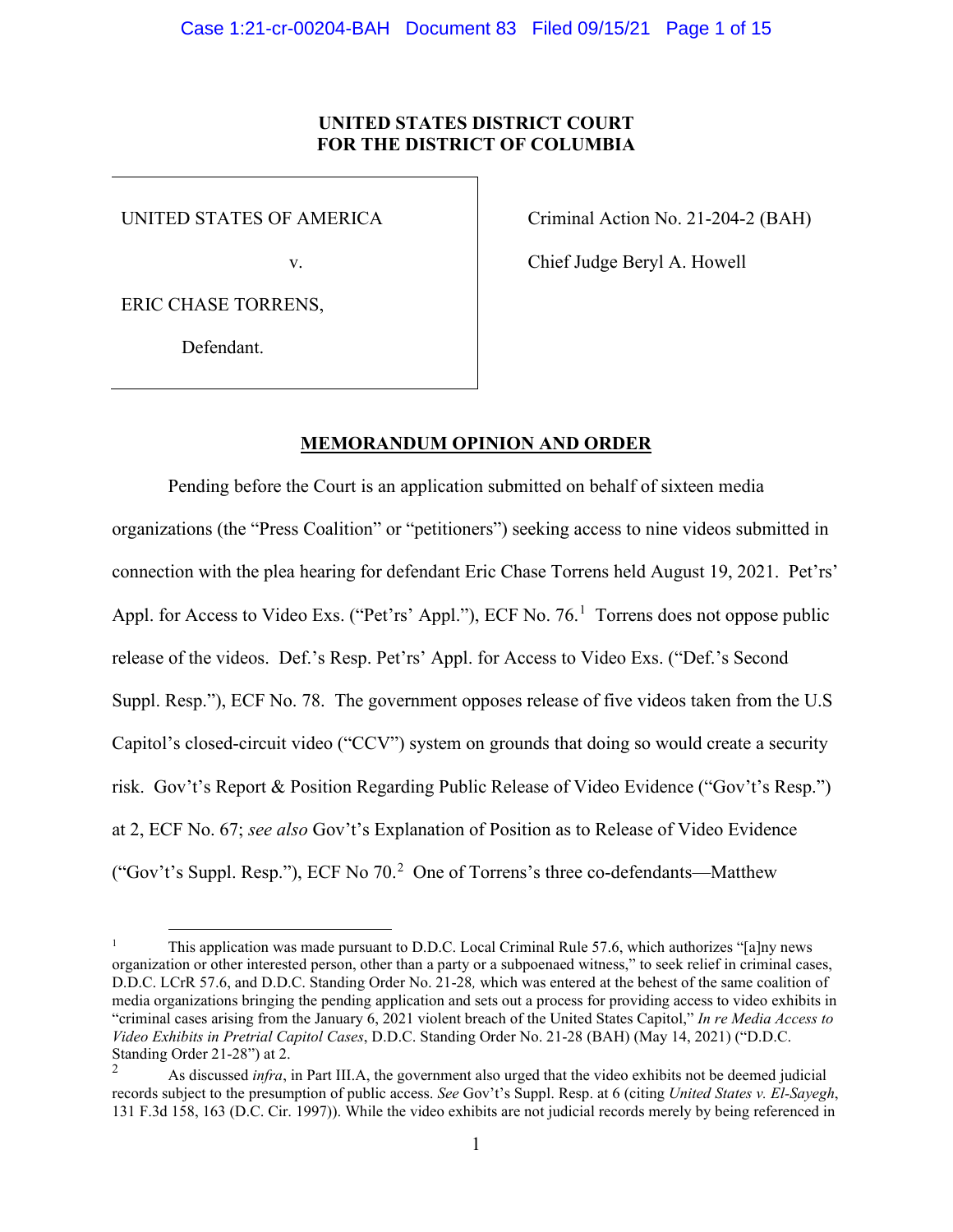## Case 1:21-cr-00204-BAH Document 83 Filed 09/15/21 Page 2 of 15

Bledsoe—also initially joined Torrens's objection to release of the videos, but has not updated his position to reflect Torrens' withdrawal of any objection. Bledsoe's Mot. Adopt & Join Filings Submitted by Co-Defendant Torrens & the United States ("Def. Bledsoe's Mot."), ECF No. 72.

For the reasons set forth below, petitioners' application is granted.

# **I. BACKGROUND**

Defendant Eric Chase Torrens was charged by indictment with two Class A misdemeanors and two Class B misdemeanors, on March 10, 2021, in connection with his unlawful conduct at the U.S. Capitol on January 6, 2021. Indictment, ECF No. 23. Specifically, defendant was charged with (1) entering and remaining in a restricted building or grounds, in violation of 18 U.S.C. § 1752(a)(1); (2) disorderly and disruptive conduct in a restricted building or grounds, in violation of 18 U.S.C. § 1752(a)(2); (3) disorderly conduct in a Capitol building, in violation of 40 U.S.C.  $\S$  5104(e)(2)(D); and (4) parading, demonstrating, or picketing in a Capitol building, in violation of 40 U.S.C.  $\S$  5104(e)(2)(G). Indictment at 2–3.

On July 28, 2021, defendant executed a plea agreement with the government, in which he agreed to plead guilty to one of the Class B misdemeanors—parading, demonstrating, or picketing in a Capitol building, in violation of 40 U.S.C.  $\S$  5104(e)(2)(G)—in exchange for dismissal of the three remaining misdemeanor counts against him in the Indictment. Plea Agreement ¶¶ 1, 4, ECF No. 73. The executed agreement was submitted to the Court that day, along with a Statement of Offense ("SOF") briefly describing defendant's offense conduct with reference to "surveillance footage and a selfie-style video," SOF ¶ 11, ECF No. 74.

the Statement of Offense submitted to the Court as an attachment to the parties' plea agreement, as the government concedes, the video exhibits did become judicial records when reviewed and relied upon by the Court to support the factual basis for Torrens's guilty plea before that plea was accepted by the Court, *id*. at 6–7.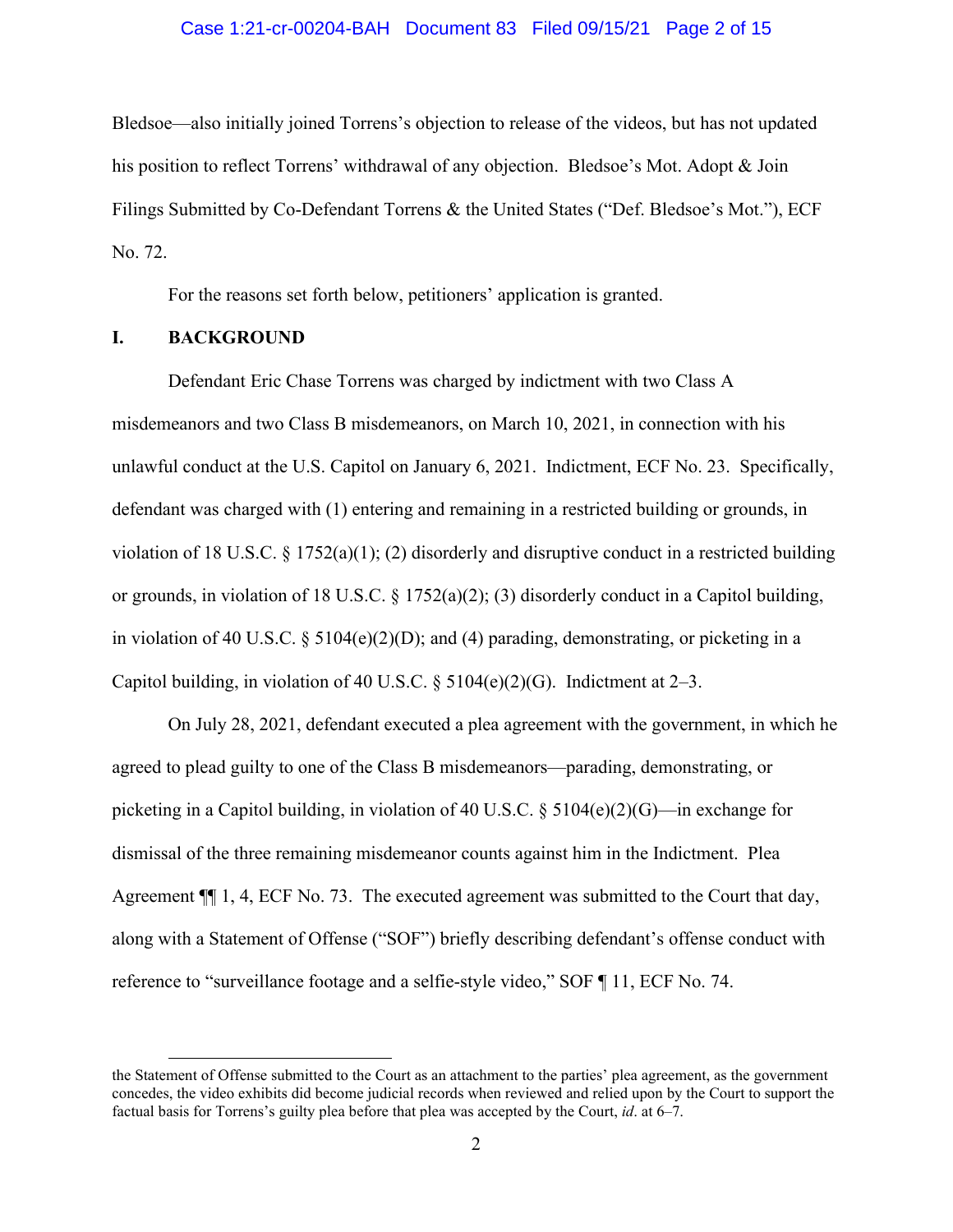### Case 1:21-cr-00204-BAH Document 83 Filed 09/15/21 Page 3 of 15

As set out in the Statement of Offense, "Torrens drove from Tennessee to Washington D.C. to attend a rally protesting the election results on January 6, 2021," and then, after walking to the U.S. Capitol, at approximately 2:14 to 2:16 p.m., he unlawfully entered the restricted Capitol grounds, near the northwest scaffolding and stairs. SOF ¶ 10. He "spent time in the crowd by the inauguration stage on the west side of the U.S. Capitol building observing members of the crowd throwing items at law enforcement," and nevertheless proceeded to go "up the northern set of stairs underneath the scaffolding to the north west terrace near the Senate wing of the building." *Id.* Torrens then "entered a door to the Capitol which had been broken open." *Id.* ¶ 11. With an alarm "blaring in the background," Torrens said in a statement captured on video footage, "We're going in," *id.*, knowing "at the time he entered the U.S. Capitol Building that that he did not have permission to enter the building," *id.* ¶ 14. Torrens made his way through the Senate side of the Capitol building "into the Crypt, which is captured on surveillance footage." *Id.* ¶12. "After some time, he eventually moved toward the same door he entered, and ultimately exited the building." *Id.*

On July 29, 2021, a plea agreement hearing was scheduled for August 19, 2021, at the behest of the parties. *See* Notice of Hr'g (July 29, 2021). Several days before the hearing, the government was directed to submit to the Court the videos described in the Statement of Offense, and the parties were directed to provide their positions on public release of the video exhibits. Min. Order (Aug. 15, 2021). The government submitted the videos next day and filed a notice describing the following nine video exhibits referenced in the Statement of Offense: five videos were taken from U.S. Capitol CCV system and were designated "Highly Sensitive"; three were publicly available videos posted on social media; and one was obtained from co-defendant Bledsoe's cell phone. Gov't's Resp. at 1–2. The government opposed release of the five videos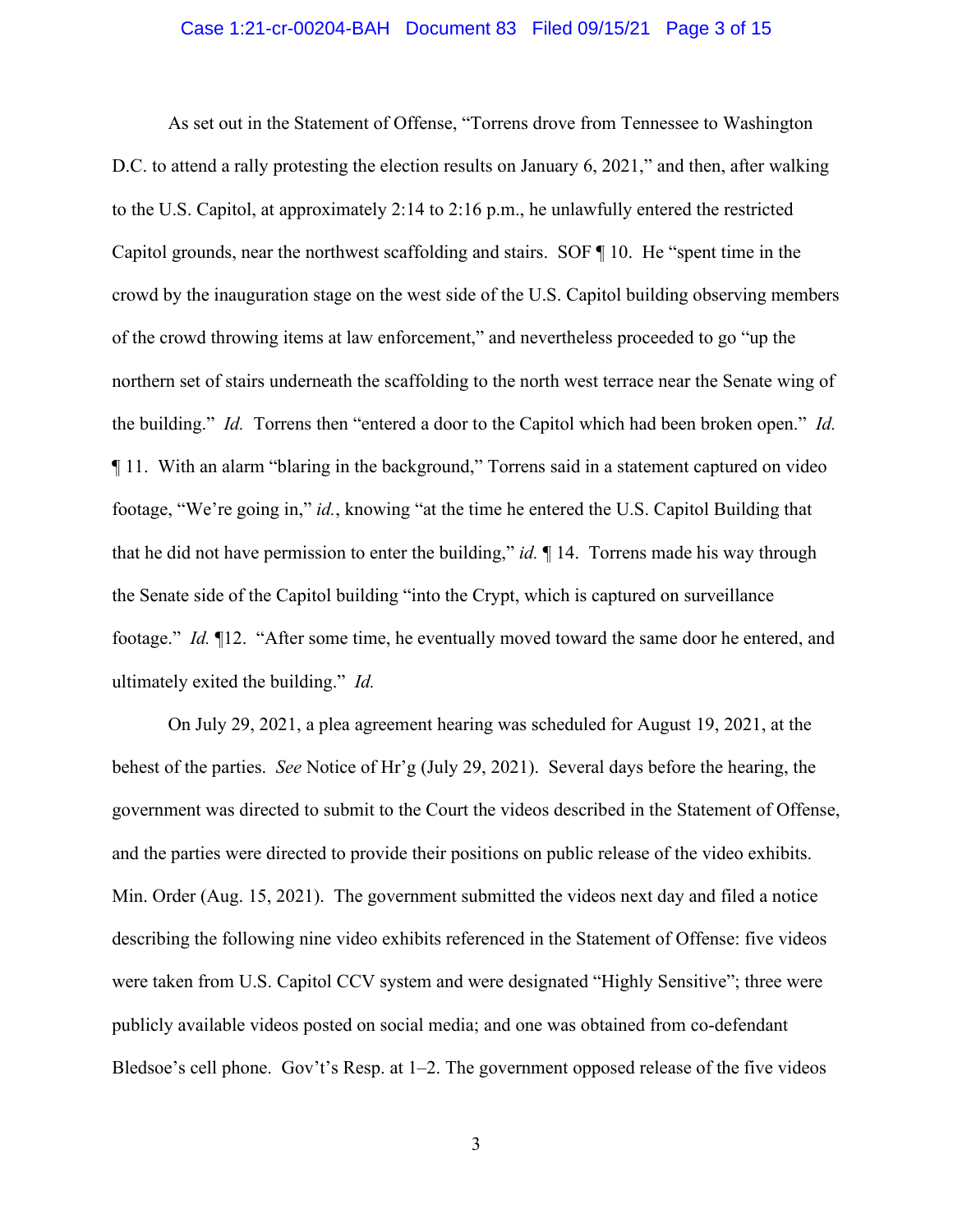## Case 1:21-cr-00204-BAH Document 83 Filed 09/15/21 Page 4 of 15

designated "Highly Sensitive" under the previously-entered Protective Order, *id*. at 3; *see also*  Protective Order (Torrens) ¶ 1.g, ECF No. 44, and Torrens opposed release of any videos, arguing, without citation to authority, that release of the videos would be "prejudicial," Def.'s Position on Public Dissemination of Video Discovery Material ("Def.'s Resp.") ¶¶ 5–6, ECF No. 68.

The parties were directed to file more fulsome explanations of their opposition to release, given that their initial filings did not engage with the relevant legal standard. *See* Min. Order (Aug. 16, 2021); Min. Order (Aug. 17, 2021). Both parties then submitted supplemental briefs elaborating on their earlier filings. *See* Def.'s Suppl. Objection to Public Dissemination of Video Discovery Material ("Def.'s Suppl. Resp."), ECF No. 69; Gov't's Suppl. Resp. Torrens's codefendant, Matthew Bledsoe, also expressed his opposition, joining the parties' positions opposing release of any video exhibits. Def. Bledsoe's Mot.

At the plea hearing held on August 19, 2021, defendant's plea was accepted, and he was adjudged guilty on Count V of the Indictment, charging him with parading, demonstrating, or picketing in a Capitol building, in violation of 40 U.S.C. § 5104(e)(2)(G). Transcript of Hearing (Aug. 19, 2021) ("Hr'g Tr.") at  $23:10-17$ , ECF No. 79. After the plea was accepted, the Court declined *sua sponte* to order the videos released because at least one of the parties objected to release of the six non-public videos, and no motion for their release was pending. *Id.* at 31:20– 32:1.

Though petitioners' pending application for access to the video exhibits was apparently submitted to the Clerk's Office on August 18, 2021, before the hearing, it was not docketed until August 20, 2021 and thus was not under consideration at the time of the plea hearing. *See* Pet'rs' Appl. At the plea hearing, defense counsel indicated that counsel for petitioners had contacted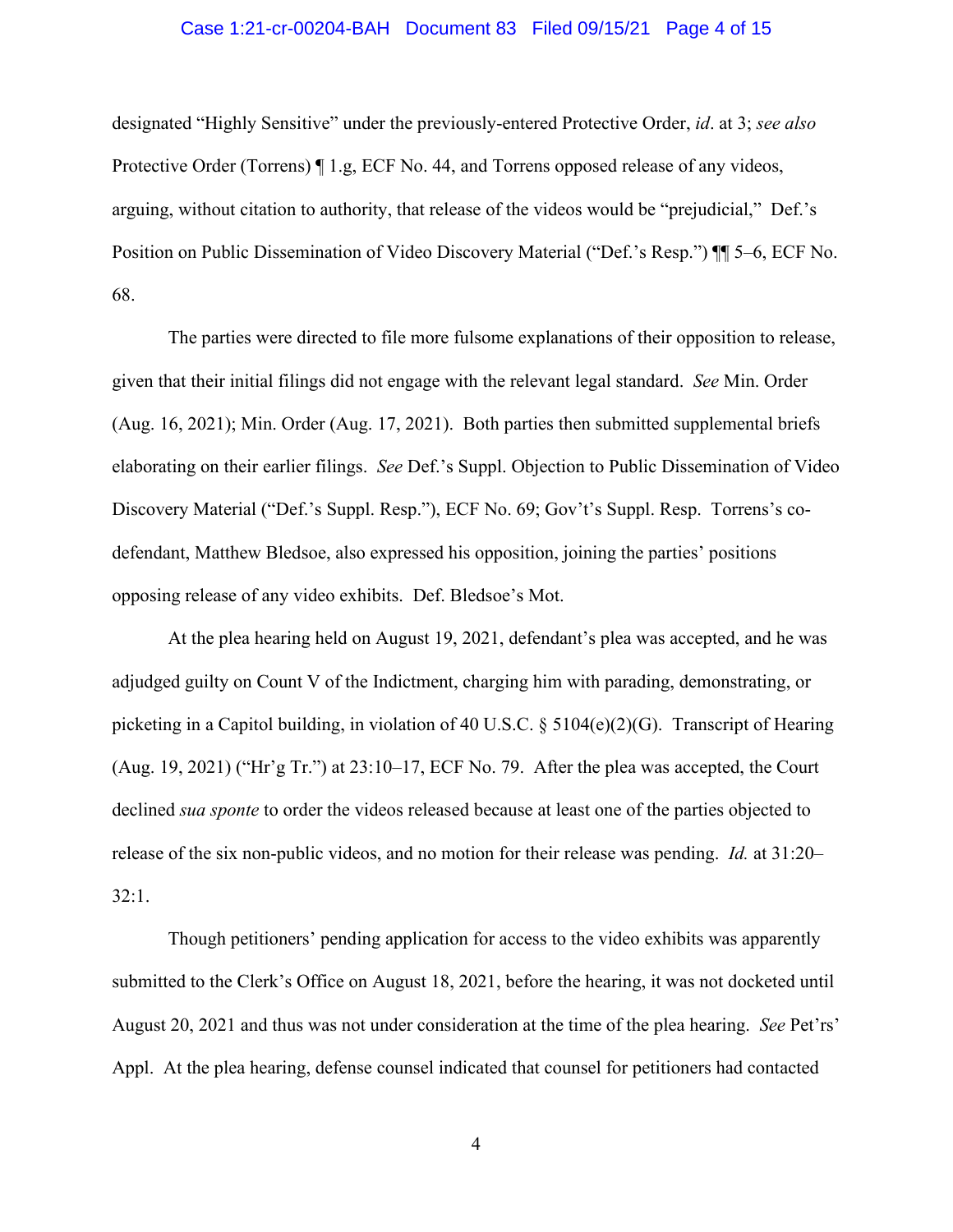## Case 1:21-cr-00204-BAH Document 83 Filed 09/15/21 Page 5 of 15

defense and government counsel the previous day indicating that an application for access to the video exhibits had been submitted. Hr'g Tr. at 32:8-20. The parties were informed that they would have an opportunity to respond once the application was docketed. *See id.* at 32:21–33:1 (Court stating: "[I]f and when I do see that motion from media applicants, you will be given an additional opportunity to respond to supplement whatever papers you have already submitted; but I will do that all on the docket so there is full transparency to everybody interested.").

Once the application was docketed, the parties were directed to respond. Min. Order (Aug. 20, 2021). Only defendant Torrens did so, indicating that he did not oppose the application. Def.'s Second Suppl. Resp. The government was directed to further explain its position, *see* Min. Order (Sept. 1, 2021), which it has now done, *see* Gov't's Further Explanation of Position as to Release of Video Evidence ("Gov't's Second Suppl. Resp."), ECF No. 80. Petitioners then filed, on September 12, 2021, a reply memorandum in support of their application. *See* Pet'rs' Reply Supp. Appl. for Access to Video Exs. ("Pet'rs' Reply"), ECF No. 82. Accordingly, after the opportunity for input from all interested parties, petitioners' application is ripe for resolution.

#### **II. LEGAL STANDARD**

Petitioners' application raises both the First Amendment and common-law rights of access. *See* Pet'rs' Appl. ¶ 11. Only the common-law right of access is discussed below, as only that basis for public release need be addressed to grant petitioners their requested relief. *See In re Leopold*, 964 F.3d 1121, 1126–27 (D.C. Cir. 2020) (declining to reach First Amendment grounds for access where issue could be resolved on common-law grounds).

The D.C. Circuit has explained that "there is a 'strong presumption in favor of public access to judicial proceedings,' including judicial records." *Id.* at 1127 (quoting *United States v.*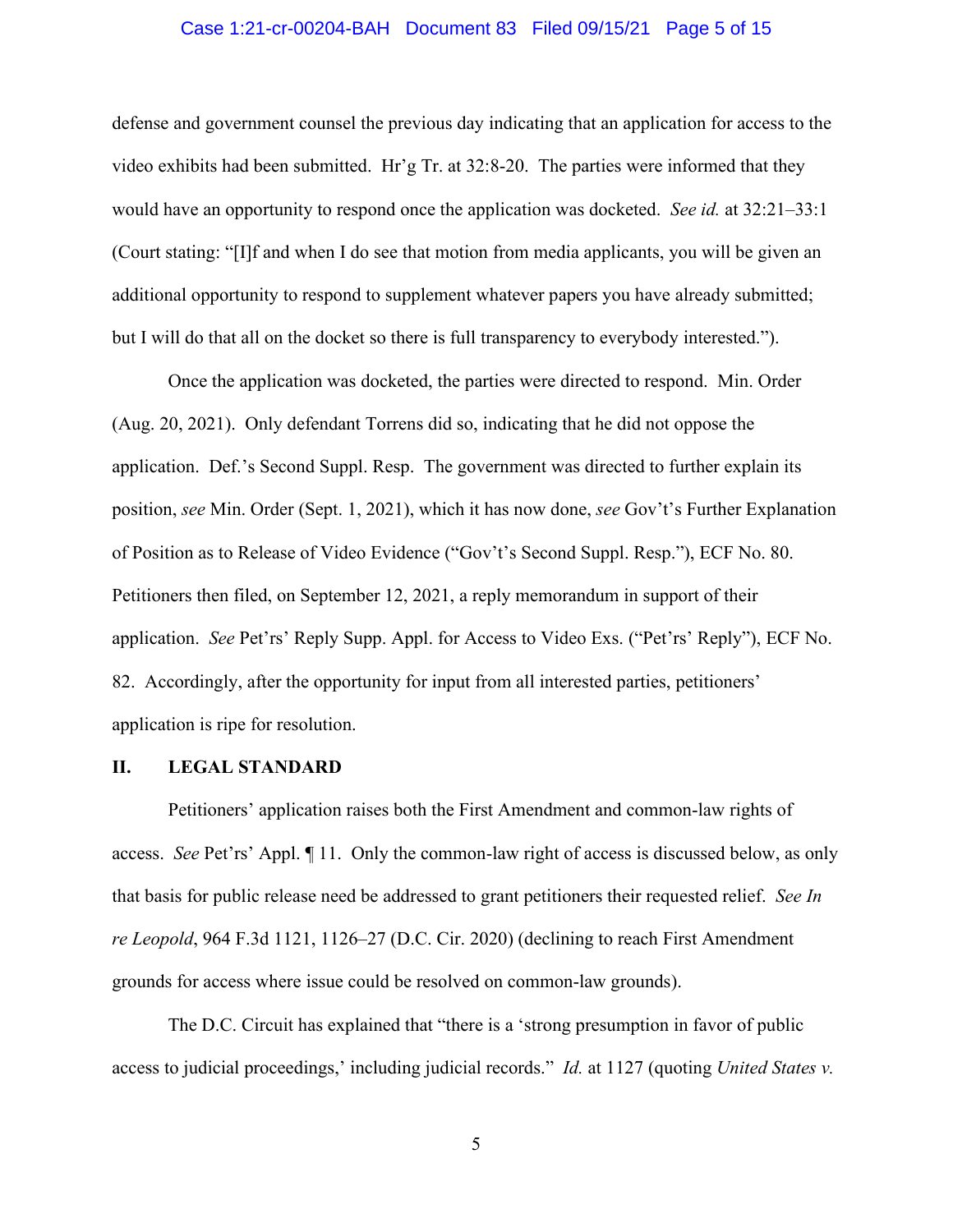#### Case 1:21-cr-00204-BAH Document 83 Filed 09/15/21 Page 6 of 15

*Hubbard*, 650 F.2d 293, 317 (D.C. Cir. 1980)). Yet "not all documents filed with courts are judicial records" subject to this presumption. *Id.* at 1128 (quoting *SEC v. Am. Int'l Grp.*, 712 F.3d 1, 3 (D.C. Cir. 2013)); *see also Am. Int'l Grp.*, 712 F.3d at 4 (finding consultant reports were not judicial records because district court "made no decisions about them or that otherwise relied on them"); *El-Sayegh*, 131 F.3d at 163 (finding plea agreement that played no role in any adjudicatory function was not judicial record). Instead, "whether something is a judicial record depends on the role it plays in the adjudicatory process." *In re Leopold*, 964 F.3d at 1128 (internal quotation marks omitted) (quoting *Am. Int'l Grp.*, 712 F.3d at 3). Documents and other materials filed in court "intended to influence the court" are judicial records. *Id.*; *see also id.* at 1128–29 (finding sealed orders, applications for orders and supporting documents in criminal investigation matters, and court dockets for these records, are judicial records); *League of Women Voters v. Newby*, 963 F.3d 130, 136 (D.C. Cir. 2020) (holding that "every part of every brief filed to influence a judicial decision qualifies as a 'judicial record'" (citing *MetLife, Inc. v. Financial Stability Oversight Council*, 865 F.3d 661 (D.C. Cir. 2017)); *see also United States v. Graham*, 257 F.3d 143, 151–52 (2d Cir. 2001) (holding that videos played at a pretrial detention hearing are judicial records).

The common law "right to inspect and copy judicial records is not absolute," *Nixon v. Warner Commc'ns, Inc.*, 435 U.S. 589, 598 (1978), and "may be outweighed by competing interests," *In re Leopold,* 964 F.3d at 1127. The Supreme Court has instructed that "the decision as to access is one best left to the sound discretion of the trial court, a discretion to be exercised in light of the relevant facts and circumstances of the particular case." *Nixon*, 435 U.S. at 599. The competing interests that may overcome the presumption favoring public access to judicial records have been "crafted [] into a six-factor test" originating in *Hubbard*. *In re Leopold*,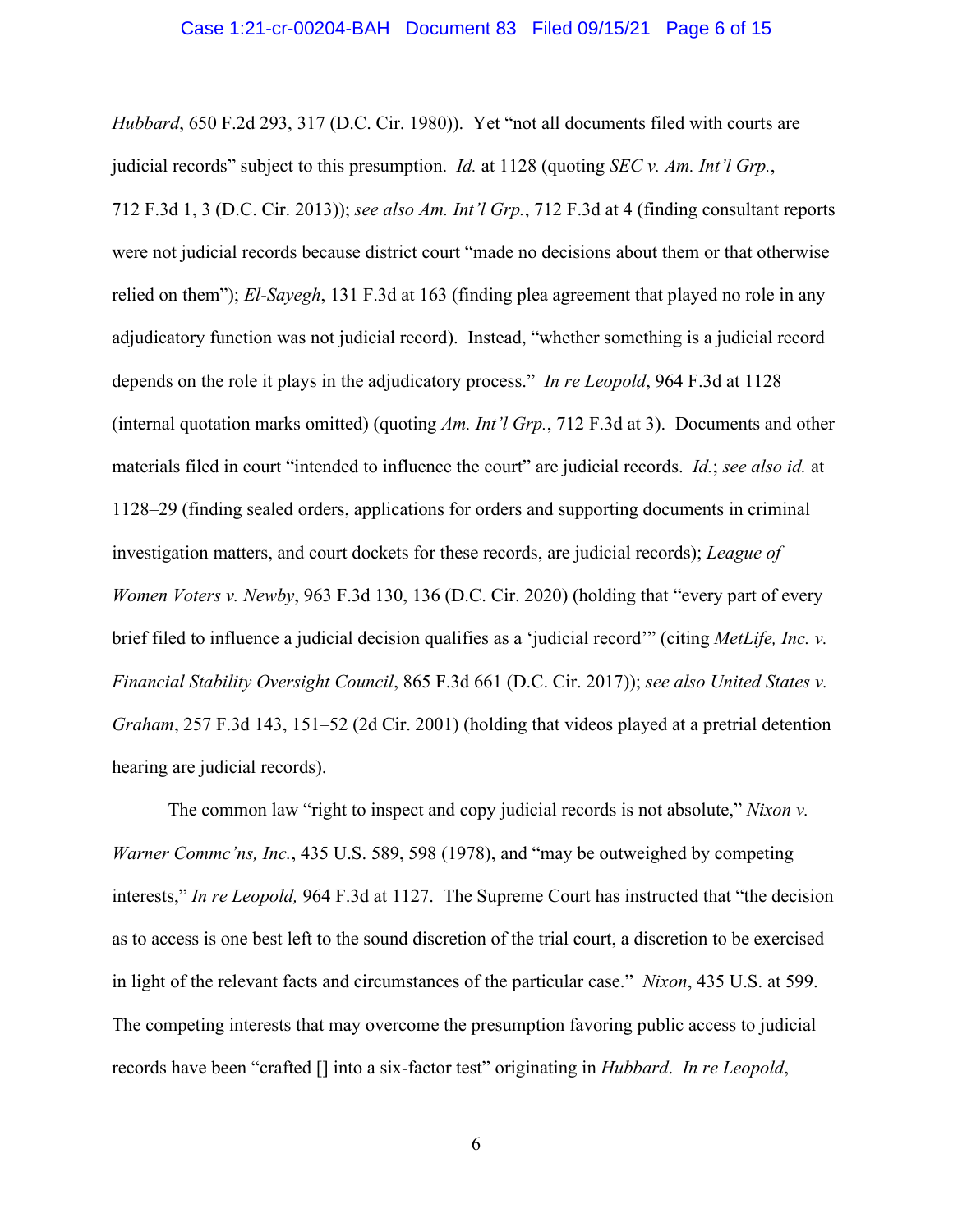## Case 1:21-cr-00204-BAH Document 83 Filed 09/15/21 Page 7 of 15

964 F.3d at 1127. The *Hubbard* six-factor test "has consistently served as our lodestar" by "ensur[ing] that we fully account for the various public and private interests at stake," *MetLife, Inc.*, 865 F.3d at 666, in evaluating motions to seal or to unseal and provide public access to judicial records.

The *Hubbard* test considers:

(1) the need for public access to the documents at issue; (2) the extent of previous public access to the documents; (3) the fact that someone has objected to disclosure, and the identity of that person; (4) the strength of any property and privacy interests asserted; (5) the possibility of prejudice to those opposing disclosure; and (6) the purposes for which the documents were introduced during the judicial proceedings.

*In re Leopold*, 964 F.3d at 1131 (quoting *Metlife*, 865 F.3d at 665); *see also id.* at 1129–30

(explaining that unless "'Congress has spoken directly to the issue at hand,'" the "common-law standard enshrined in the *Hubbard* balancing test" governs "[]sealing decisions" (quoting *Metlife*, 865 F.3d at 669)); *Hubbard*, 650 F.2d at 317–22.

#### **III. DISCUSSION**

The threshold question of whether the video exhibits are judicial records subject to the presumption of public access is addressed first before turning to application of the *Hubbard* test, which ultimately calls for release of the video exhibits.

#### **A. The Video Exhibits are Judicial Records**

The government argued in its briefing preceding the plea hearing that the video exhibits should not be considered judicial records subject to the right of public access *unless* considered in accepting defendant's guilty plea. *See* Gov't's Suppl. Resp. at 4–6. As noted, *supra* n.2, the government urged the Court to accept the plea on the basis of the written Statement of Offense and without considering the video exhibits. That way, "these videos would not be considered judicial records as the Court would not have relied upon them in accepting the guilty plea." *Id.* at 6 (citing *El-Sayegh*, 131 F.3d at 163).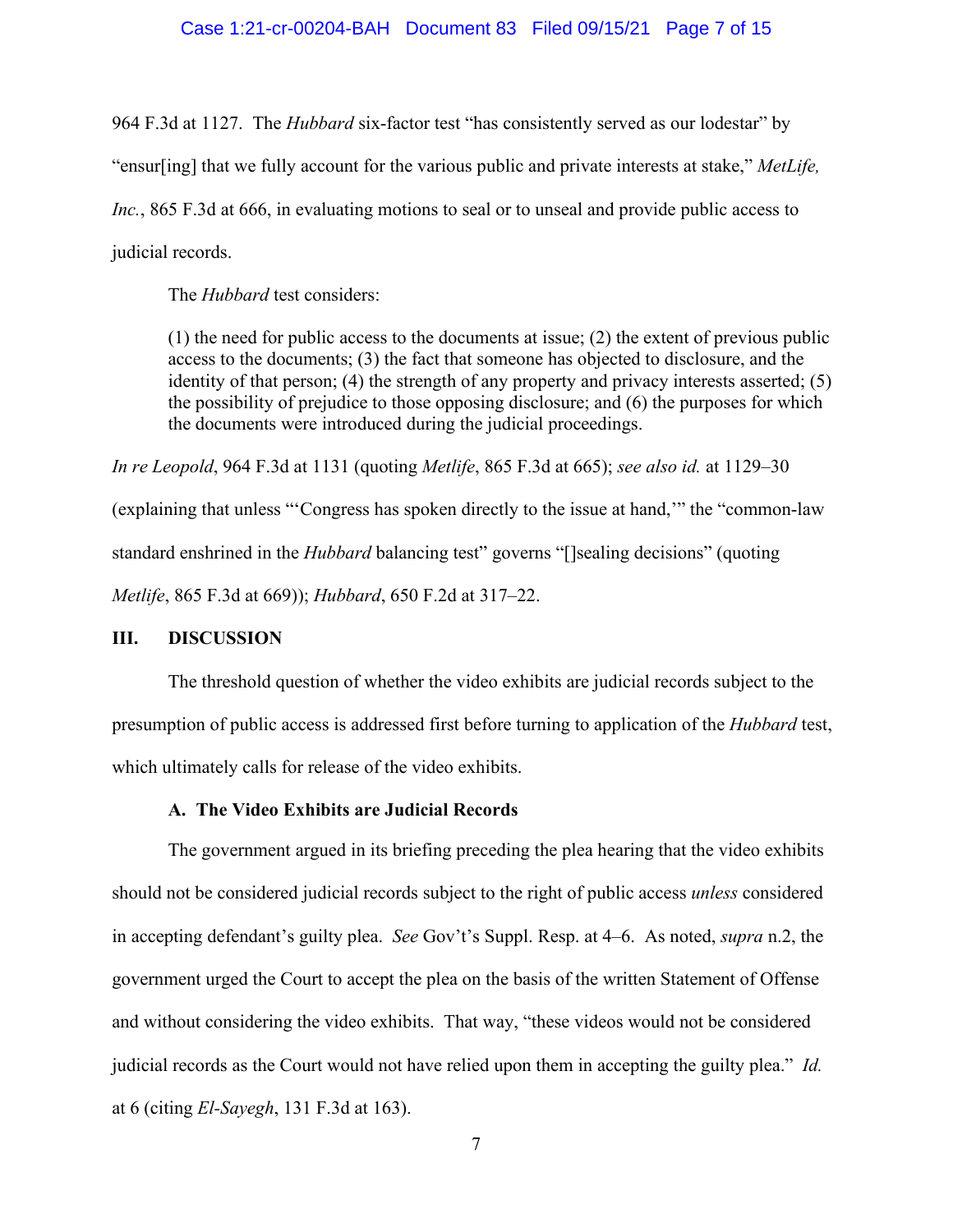## Case 1:21-cr-00204-BAH Document 83 Filed 09/15/21 Page 8 of 15

Federal Rule of Criminal Procedure 11 requires the court, in considering and accepting a guilty plea, to "determine that there is a factual basis for the plea" before entering judgment. FED. R. CRIM. P. 11(b)(3). "Th[is] requirement aims to 'protect a defendant who is in the position of pleading voluntarily with an understanding of the nature of the charge but without realizing that his conduct does not actually fall within the charge.'" *United States v. Melgar-Hernandez*, 832 F.3d 261, 264 (D.C. Cir. 2016) (quoting *McCarthy v. United States*, 394 U.S. 459, 467 (1969)). Moreover, in cases where, as here, the plea agreement specifies that the government will "not bring, or will move to dismiss, other charges," FED R. CRIM. P.  $11(c)(1)(A)$ , "the court may accept the agreement, reject it, or defer a decision until the court has reviewed the presentence report," FED. R. CRIM. P.  $11(c)(3)(A)$ . "Although 'district courts must exercise discretion in deciding whether to accept or reject a guilty plea, that discretion is not unfettered.'" *United States v. Fokker Servs. B.V.*, 818 F.3d 733, 745 (D.C. Cir. 2016) (quoting *United States v. Maddox*, 48 F.3d 555, 556 (D.C. Cir. 1995)). In particular, "trial judges are not free to withhold approval of guilty pleas . . . merely because their conception of the public interest differs from that of the prosecuting attorney." *Id.* (omission in original) (quoting *United States v. Ammidown*, 497 F.2d 615, 622 (D.C. Cir. 1973)). As the D.C. Circuit has explained, "[t]he Constitution allocates primacy in criminal charging decisions to the Executive Branch" and "the Judiciary generally lacks authority to second-guess those Executive determinations, much less to impose its own charging preferences." *Id*. at 737; *see also United States v Batchelder*, 442 U.S. 114, 124 (1979) ("Whether to prosecute and what charge to file or bring . . . are decisions that generally rest in the prosecutor's discretion."); *United States v. Nixon*, 418 U.S. 683, 693 (1974) ("[T]he Executive Branch has exclusive authority and absolute discretion to decide whether to prosecute a case."); *Citizens for Responsibility & Ethics in Wash.*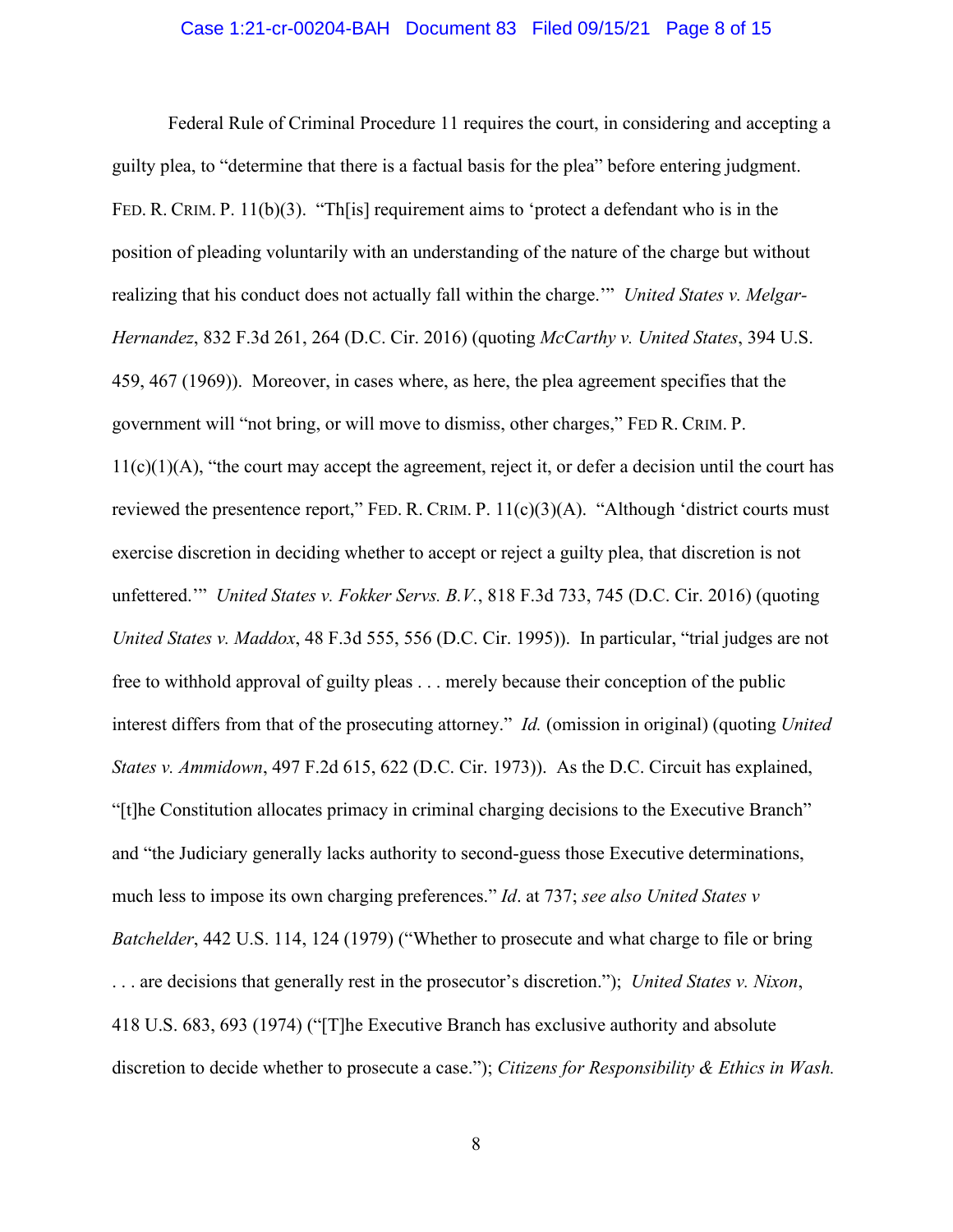#### Case 1:21-cr-00204-BAH Document 83 Filed 09/15/21 Page 9 of 15

*v. FEC*, 993 F.3d 880, 887–88 (D.C. Cir. 2021) ("The vesting of all executive power in the President as well as his constitutional obligation to 'take Care that the Laws be faithfully executed,' has been understood to leave enforcement and nonenforcement decisions exclusively with the Executive Branch." (quoting U.S. CONST., art. I, § 1; art. II, § 3)); *Newman v. United States*, 382 F.2d 479, 480 (D.C. Cir. 1967) ("Few subjects are less adapted to judicial review than the exercise by the Executive of his discretion in deciding when and whether to institute criminal proceedings, or what precise charge shall be made, or whether to dismiss a proceeding once brought.").

Thus, courts "take the prosecution's charging decisions largely as a given, and assume a more active role in administering adjudication of a defendant's guilt and determining the appropriate sentence." *Fokker Servs.*, 818 F.3d at 737. This "more active role" is reflected in the procedural requirement that the district judge "determine that there is a factual basis for the plea" before entering judgment. FED. R. CRIM. P. 11(b)(3). To comply with the Rules and promote the public interest in the transparency in criminal proceedings, a district judge may appropriately request to see first-hand evidence referenced in the Statement of Offense rather than rely on the description provided by the parties in that document.

As the government concedes, the video exhibits "would become judicial records" "if the Court cho[se] to rely on the Videos to find a sufficient factual basis for the plea." Gov't's Suppl. Resp. at 7. The government's request that the Court *choose* not to rely on the materials concedes this prerogative. Where materials are referenced in filings submitted to the Court, evaluating those materials—and rendering them judicial records—provides the transparency necessary for the public to evaluate and understand the actions of both the Court and the government. *See*  Hr'g Tr. at 30:6–12 (Court stating: "Looking at the relevant video evidence, which provides the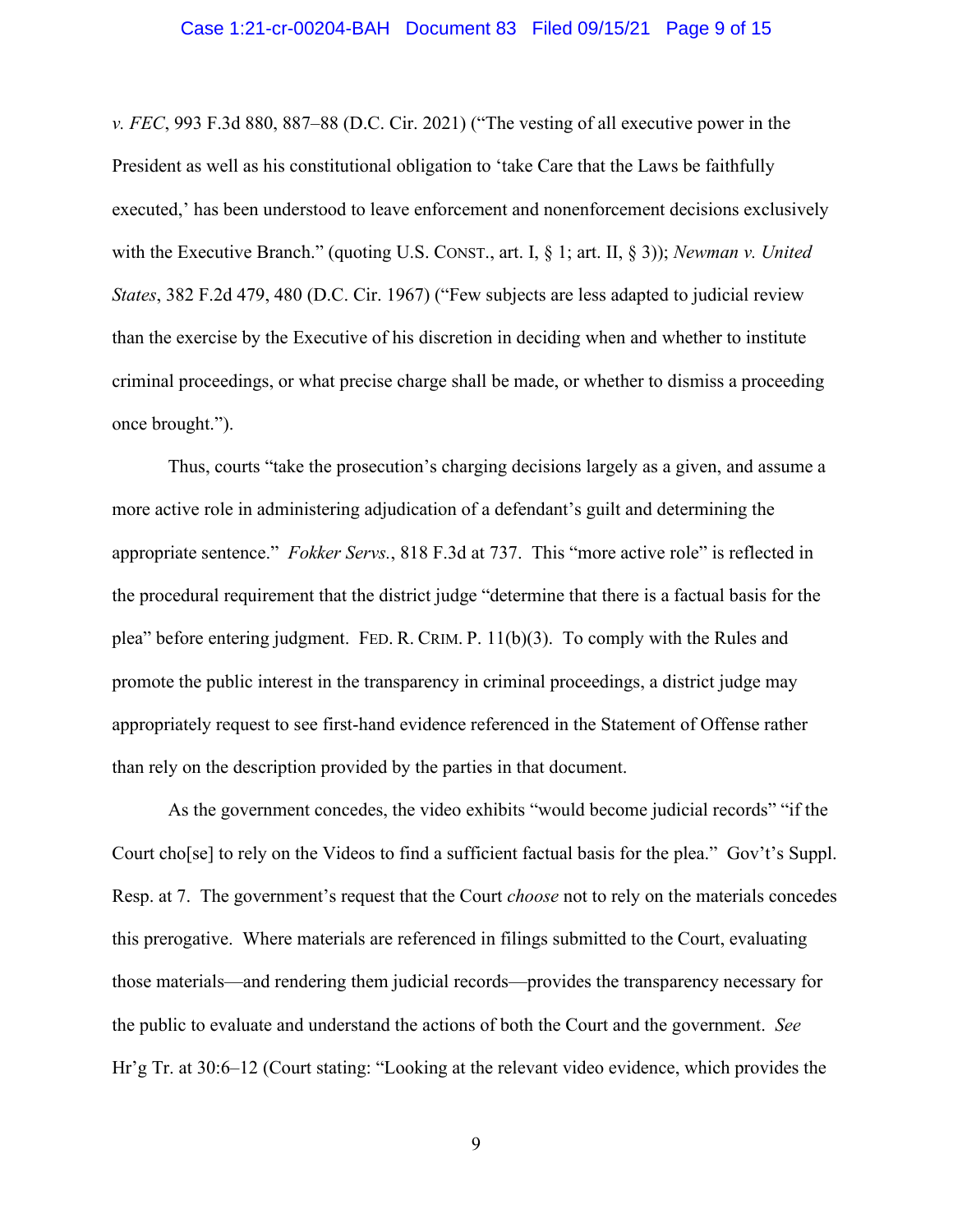# Case 1:21-cr-00204-BAH Document 83 Filed 09/15/21 Page 10 of 15

underlying evidence establishing a defendant's offense conduct, is helpful to understanding the offense conduct, the factual basis for the plea—and particularly where the Statement of Offense expressly references conduct captured on video—and sheds some light on the government's exercise of its discretion.").

The Court did in fact view and rely upon the video exhibits in accepting defendant's guilty plea. These video exhibits have therefore "affect[ed the] court's decisionmaking process," *Metlife*, 865 F.3d at 667, such that they are judicial records subject to the "strong presumption in favor of public access," *In re Leopold*, 964 F.3d at 1127 (quoting *Hubbard*, 650 F.2d at 317).

# **B. Government's Objections Are Insufficient to Block Disclosure**

The government's arguments against disclosure primarily rely on the strength of the asserted privacy interest and the potential prejudice from disclosure.<sup>3</sup> Specifically, the government objects to release of the five videos taken from the U.S Capitol's CCV system on grounds that doing so would create a security risk. Gov't's Suppl. Resp. at 2-3.<sup>4</sup> Conceding that "disclosure of one video may not present a significant security threat," the government argues that "the U.S. Capitol Police has a larger legitimate interest in restricting the disclosure of

<sup>&</sup>lt;sup>3</sup> In the context of the *Hubbard* test, "privacy interests" are construed broadly to include the government's interest in limiting the disclosure of information in order "to guard against risks to national security." *Cable News Network, Inc. v. FBI*, 984 F.3d 114, 120 (D.C. Cir. 2021) (quoting *Hubbard*, 650 F.2d at 315–16).

<sup>4</sup> Due to the potential prejudice to defendants stemming from disclosure, *see In re Press & Pub. Access to Video Exhibits in Capitol Riot Cases,* Case No. 21-mc-46 (BAH), 2021 WL 1946378, at \*5 (D.D.C. May 14, 2021); D.D.C. Standing Order 21-28 at 5, the defendants in this case were provided the opportunity to submit their positions on disclosure, Min. Order (Aug. 20, 2021). Defendant Torrens withdrew his previous opposition to release of the video exhibits. Def.'s Second Suppl. Resp. One co-defendant, Matthew Bledsoe, opposed release, *see* Def. Bledsoe's Mot., by simply joining defendant Torrens's earlier filing and expressing support for the government's position, without otherwise making any effort to describe his interest in preventing disclosure of the video exhibits or articulating any cognizable prejudice that would result from releasing the video exhibits. No assertion has been made, for example, by any defendant or the government, that the video exhibits are so inflammatory as to be capable of tainting the potential jury pool. *See* Hr'g Tr. at 31:8–16 (Court stating: "[G]iven the descriptions of the videos and the defendant's conduct already in the Statement of Offense, it is really hard to see how much more of the depiction in the videos would produce more prejudice for the defendant than the highlighted descriptions in the Statement of Offense; and I do think this is particularly true, since having watched the videos, it shows huge crowds inside the Capitol engaging in conduct fairly similar to the defendant's."). Bledsoe's brief opposition therefore raises no objection adequate to bar release of the video exhibits.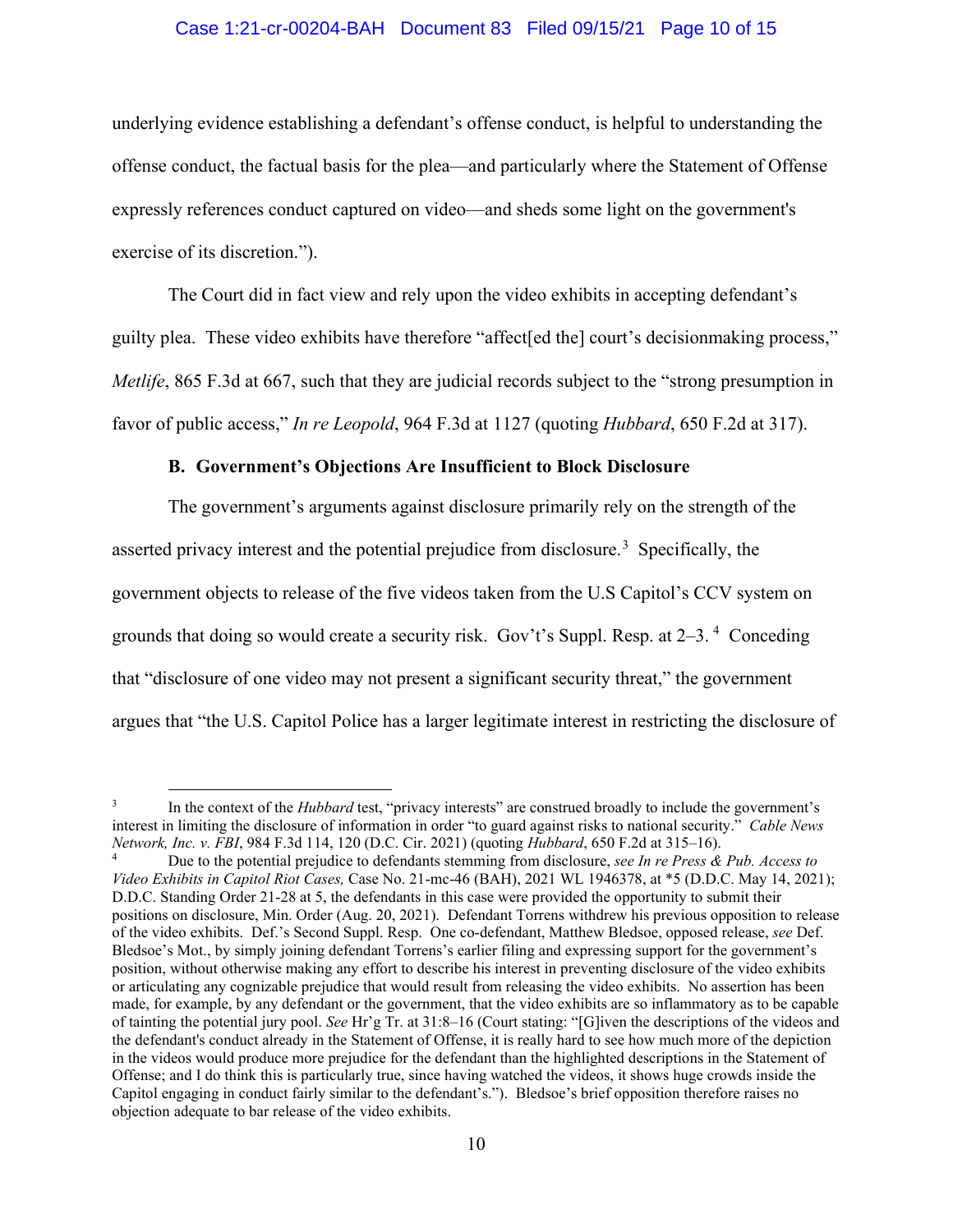## Case 1:21-cr-00204-BAH Document 83 Filed 09/15/21 Page 11 of 15

individual videos in an effort to avoid 'unfettered access' to CCV that may indeed give rise to a significant threat to the building and those victimized by the events of January 6, 2021." *Id.* at 3. In particular, the government expressed concern that these videos could be aggregated with others "to reveal non-public information about 'entry and exit points, office locations, and the relation of the crucial chambers and offices . . . to other areas of the Capitol.'" *Id.* (quoting Decl. of Thomas DiBiase ("DiBiase Decl.") ¶ 16, *United States v. Nordean*, Case No. 21-cr-175 (TJK), ECF No. 92-1). The videos, the government contends, could "be used to track individual rioters moving through the building thereby creating a visual pathway which other bad-actors could use in planning their breach point and pathway for future attacks." Gov't's Second Suppl. Resp. at 2. The government further contends that the footage discloses the "capabilities" of the cameras, *id.*, and "police tactics and capabilities" that could be used to undermine security at the U.S. Capitol, *id.* at 3.

Petitioners argue that the government has not rebutted the presumption of access. Pet'rs' Appl. ¶ 12. The government's asserted security concerns, petitioners argue, are too speculative to overcome the presumptive right of public access, *see* Pet'rs' Reply at 10, 13, and are undercut by extensive prior release of video footage taken at the Capitol on January 6, *see id.* at 7–13.

The government's reasons for preventing disclosure of the video exhibits, and thereby sealing them, are insufficient to overcome the public right of access to the five CCV videos at issue. First, the "need for public access," *In re Leopold*, 964 F.3d at 1131, to the video exhibits is very strong, as evidenced by the extraordinary public interest surrounding the events that took place at the U.S. Capitol on January 6, which prompted the Press Coalition to pursue a courtwide Standing Order governing release of video exhibits in cases arising from those events, *see*  Mot. to Access Video Exhibits in the Capitol Riot Cases, *In re Press and Pub. Access to Video*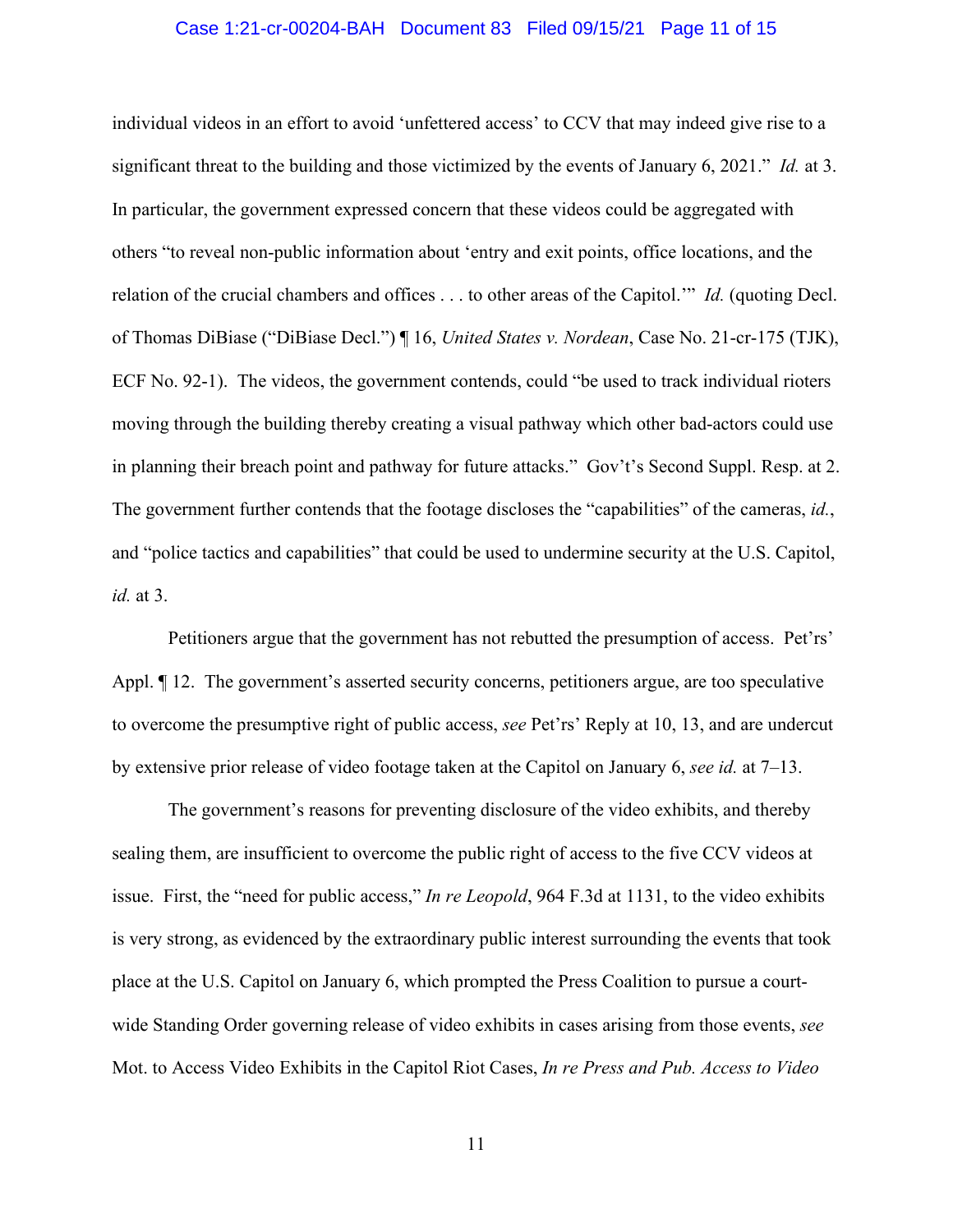### Case 1:21-cr-00204-BAH Document 83 Filed 09/15/21 Page 12 of 15

*Exhibits in the Capitol Riot Cases*, Case No. 21-mc-46 (BAH), ECF No. 1, and this Court to enter a standing order governing release of such exhibits, *see* D.D.C. Standing Order 21-28. Hundreds of cases have arisen from the events of January 6, with new cases being brought and pending cases being resolved by plea agreement every week. The public has an interest in understanding the conduct underlying the charges in these cases, as well as the government's prosecutorial decision-making both in bringing criminal charges and resolving these charges by entering into plea agreements with defendants. *See* Hr'g Tr. at 30:2–5 (Court stating: "In this context, it behooves the government to explain its prosecutorial decisions in how different kinds of conduct are being charged and resolved, and support those decisions with the evidence at hand.").

Second, "the extent of previous public access," *In re Leopold*, 964 F.3d at 1131, of the video exhibits weighs slightly against disclosure. This specific CCV footage from the U.S. Capitol has not been previously disclosed to the public, though, as petitioners note, many videos taken from the U.S. Capitol CCV system have been disclosed both through proceedings in the Capitol cases, and during former President Donald Trump's second impeachment proceedings, *see* Pet'rs' Reply at 6 ("Through releases pursuant to Coalition member requests, as well as video shown during the impeachment proceedings, a total of 28 CC[V] video clips depicting the Capitol riots have been released. The clips appear to have been captured from 21 different CC[V] cameras, and 18 of these CC[V] cameras capture the Capitol interior." (emphasis omitted)).

Third, "the fact that someone has objected to disclosure, and the identity of that person," *In re Leopold*, 964 F.3d at 1131, weighs somewhat against disclosure. The government objects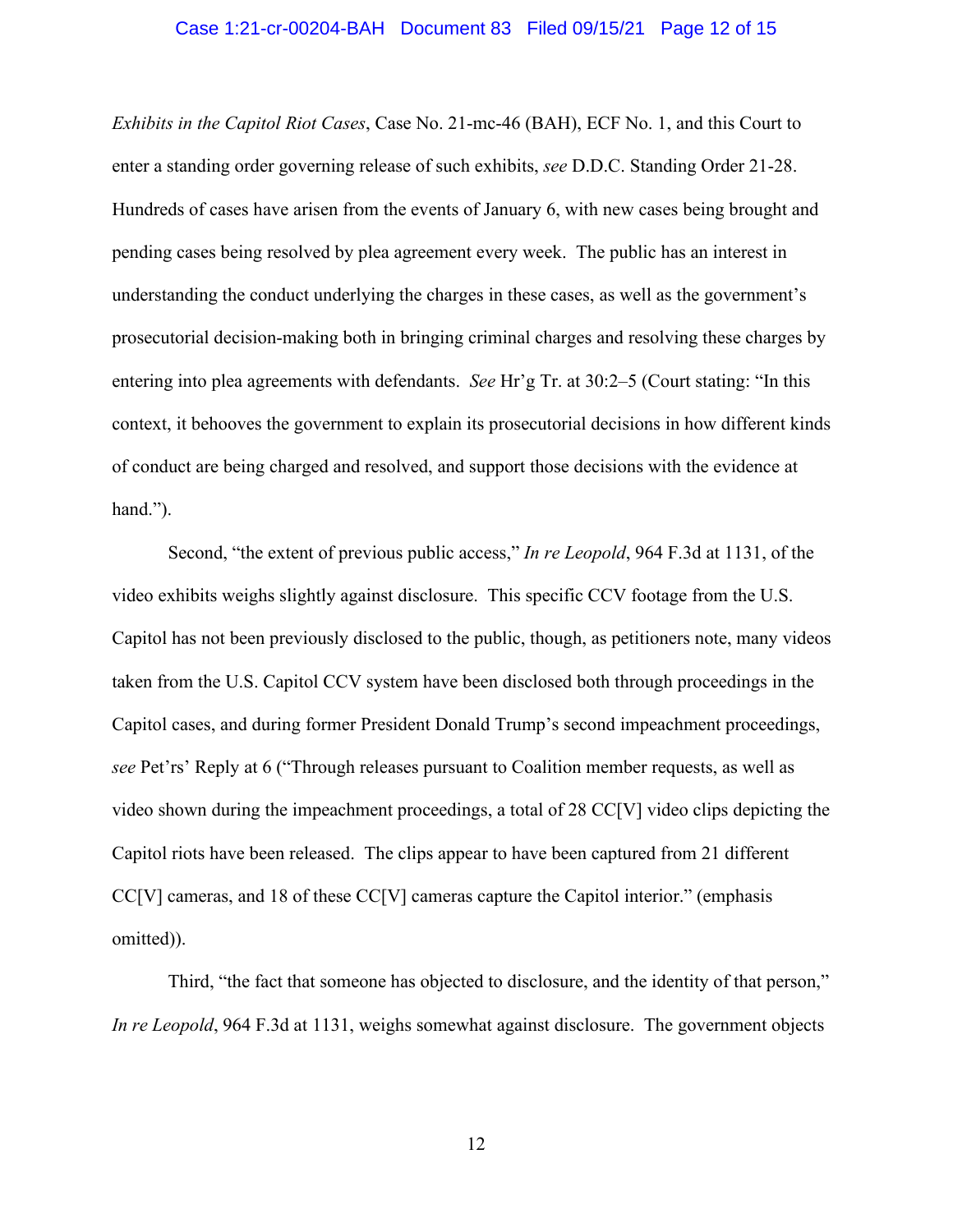## Case 1:21-cr-00204-BAH Document 83 Filed 09/15/21 Page 13 of 15

to disclosure and has asserted privacy and security interests in keeping the five CCV video exhibits sealed, but this factor must be considered in the context of the fourth and fifth factors.

Fourth and fifth, "the strength of any property and privacy interests asserted" and "the possibility of prejudice to those opposing disclosure," *id.*, weigh in favor of disclosure. Generally speaking, the government's interest in maintaining the security of the U.S. Capitol is indisputably very strong. Its asserted risk of prejudice from disclosure of the video exhibits, however, is speculative and attenuated. The government hypothesizes that bad actors could use the five videos at issue in this case, in conjunction with other video, to track the movement of individuals through the Capitol and thereby discern the floor plan. *See* Gov't's Second Suppl. Resp. at 1–2. This concern is too general to support the government's asserted need for secrecy. The only declaration cited by the government refers to the need to keep secret "entry and exit points, office locations, and the relation of the crucial chambers and offices (such as the Speaker's Office or Majority Leader's Office) to other areas of the Capitol." Gov't's Suppl. Resp. at 3 (quoting DiBiase Decl. ¶ 16). Concern about security in particularly sensitive areas of the U.S. Capitol is warranted and might weigh against disclosure in other circumstances, but the government has not even attempted to argue that these videos will disclose such sensitive information. Indeed, the areas of the Capitol in the videos are generally open to visitors taking public tours. *See* U.S. Capitol Visitor Center, *Plan a Visit*, https://www.visitthecapitol.gov/planvisit (last visited Sept. 145 2021) (stating that guided tours include the Crypt). To justify secrecy, the government must articulate a *specific* threat and may not generally invoke its interests in the security of the U.S. Capitol without articulating how these videos might undermine particular security interests. The concerns articulated in the DiBiase Declaration are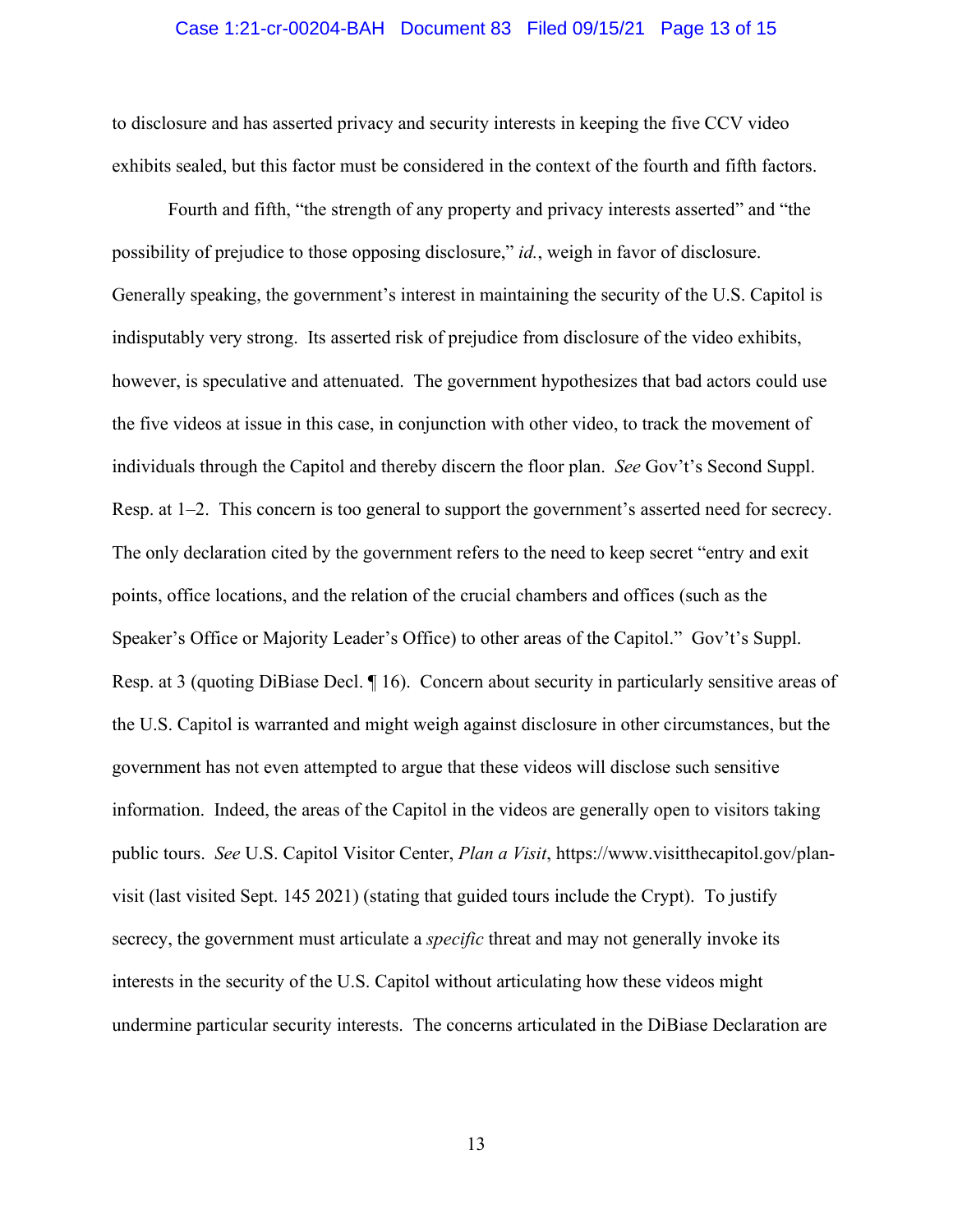## Case 1:21-cr-00204-BAH Document 83 Filed 09/15/21 Page 14 of 15

simply too generalized to show a risk of prejudice from disclosure of the five videos at issue in this case.

Moreover, the government has already released video from inside the Capitol in other cases and even more videos taken by individuals inside the Capitol on January 6 have been made publicly available. *See* Pet'rs' Reply at 8, 10–11 & n.4. The government does not explain how the information it seeks to protect could not already be obtained by, for example, reviewing already-public videos taken inside the Capitol, and the government does not articulate a particular threat stemming from the release of these particular videos. As petitioners persuasively argue, the asserted security risk is undercut by the already extensive release of CCV footage from the Capitol. *See* Pet'r's Reply at 9–10.

Similarly, the government fails to explain how knowledge regarding the "perspectives and capabilities of the cameras," Gov't's Second Suppl. Resp. at 2, would provide information that would compromise the security of the building, or how the video exhibits would disclose "police tactics and capabilities," *id.* at 3, and compromise Capitol security. Petitioners observe that a vast amount of released footage—including 50 videos captured on body-worn cameras depict officers' actions during the January 6 storming of the U.S. Capitol, *see* Pet'rs' Reply at 11, and the government has not explained how the police tactics and capabilities depicted in these videos might differ from those already released.

Sixth, "the purposes for which the documents were introduced during the judicial proceedings," *In re Leopold*, 964 F.3d at 1131, weigh in favor of disclosure. The video exhibits were submitted for the Court's consideration in accepting the defendant's guilty plea because they were referenced in the Statement of Offense submitted by the parties to support the plea. The public has a particularly strong interest in understanding the factual basis for the